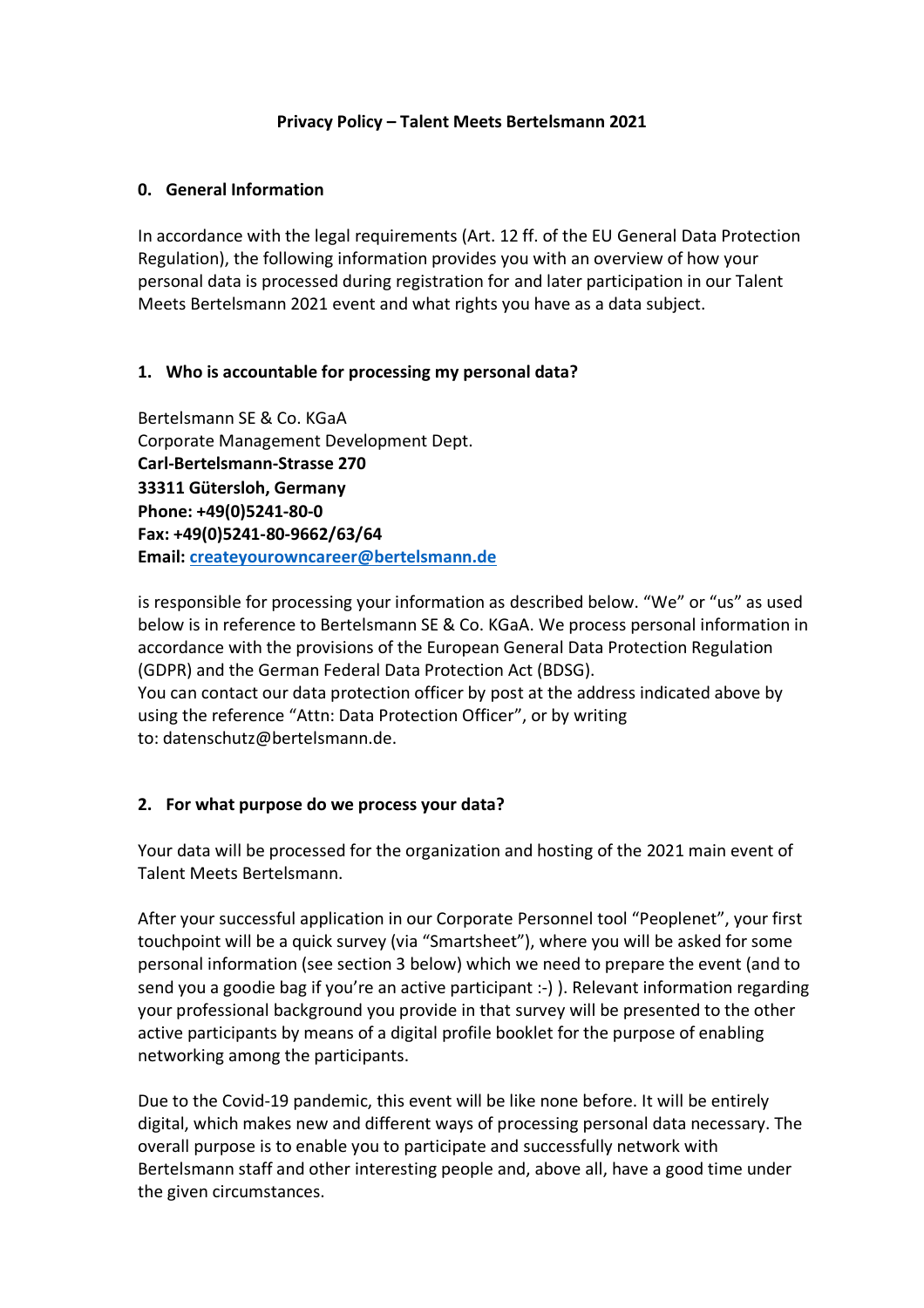To provide our participants with the best solution possible, we will use a cutting-edge video meeting platform called "hopin" that allows us to host several breakout rooms as well as a stage at the same time. In order to use "hopin", you need to set up an account via the link we will send you. While we appreciate rich profiles of our participants with clear names, a friendly picture and perhaps some background information about yourself, you may set up an account without disclosing personal information by using a pseudonym. Within "hopin" we will record the "stage" and so called "main session" the whole time and after concrete announcements, we will record some of the session rooms as well. If you don't want to be recorded in these situations, you can decide to switch off your camera and mic and participate via chat. Video snippets, pictures and audio tracks may be used afterwards in internal and external presentations, including promotional measures. For the best working experience during the sessions, we will grant you a free Microsoft Teams license that allows you to make use of all the features, including video and audio calls, file sharing and working simultaneously with others in your team.

In addition to the main event, we will start a LinkedIn-Community, where you can join voluntarily. Participation in the event does not require a profile. We cannot influence the data processing by LinkedIn, please confer their respective websites and Privacy Policies. Beside that LinkedIn group, Talent Meets Bertelsmann is about community and we will therefore gladly keep you in the loop whenever there is something new. This community is based on processing your contact data.

# **3. Which of your personal data will be processed?**

Which of your personal data will be processed and for which purpose depends on your position and your participation during the event. In general, there are two types of users: active and passive users.

Next to a handful of actively participating Bertelsmann employees who act, for example, as workshop hosts, active users are first-time participants in the main event. For you, there will be exciting case studies, collaborative working sessions and networking options, for instance via our LinkedIn community. For the services described above, we will process the data you share in your application, on the "Smartsheet" board and within "hopin". These are, in particular, your name, picture, email address, a brief overview of your personal and professional background (education, professional experience, company, title), video footage in case you switch on your camera, audio files and your LinkedIn profile link. As an active participant, you will receive a goodie bag as a little thank you for your participation. For that purpose, we process your address and the size you have chosen for your hoodie.

Passive users are alumni from previous years, some employees of Bertelsmann and affiliates and guests. We process passive users' data you share in the manner described above during the events, which comprise your name, picture, video and audio tracks (in case you decide to actively participate during sessions) and your LinkedIn profile (in case you want us to include you in the group). For the purpose of the TMB community, we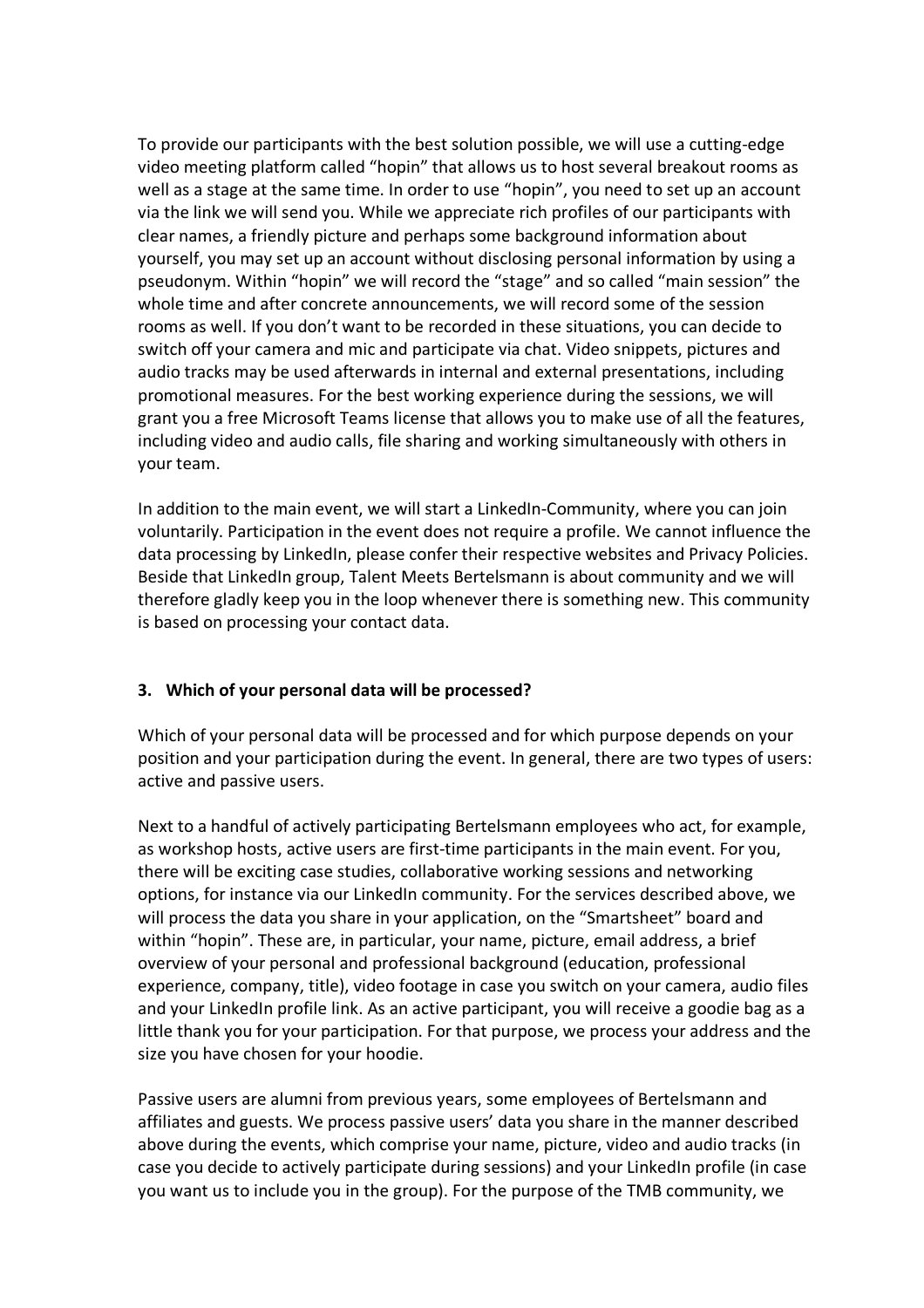process your contact details consisting of name, email address and sometimes information on your first participation in TMB (e.g. in case of anniversary events).

#### **4. What cookies are being used?**

Our event is free of tracking technologies. However, we need to use cookies for some of the purposes mentioned above.

Peoplenet uses session cookies in order to provide you a consistent session and therefore an undisrupted option to apply. These cookies are therefore technically necessary; they will be deleted from your device once you end the session by closing your browser or similar. Session cookies are also required during the events – the technical delivery of video and audio requires certain data stored in cookies on your device.

#### **5. Legal basis**

The legal basis for processing your personal data varies, depending on the specific purpose set out above.

For the purpose of collecting and evaluating your application and, after successful application, shipping your materials and your goodie bag, our legal basis is your consent pursuant to Art. 6 (1) (a) GDPR, which you grant(ed) after completing the application and the "Smartsheet" form. This consent applies as well to the transfer of data by means of the participant booklet.

## **Should you no longer wish to receive any invitations to our events, you can withdraw your consent to these purposes at any time by writing to: datenschutz@bertelmann.de with a reference that your withdrawal concerns TMB. In this case, your data will no longer be processed for these purposes.**

For the purpose of organizing and hosting the event in the manner described above, our legal basis is the legitimate interest pursuant to Art. 6 (1) f GDPR of the participants, guests and Bertelsmann in general. Leitmotif for the legitimate interest of these parties is their reasonable expectation regarding their data. What can be expected in the course of the event is set out above. In addition, pictures and videos are routinely made at our TMB events. Some of them are published on our website, in our social media channels, in the course of external and internal reporting or in Bertelsmann newsletters, stating your name if applicable. In addition to the pictures and videos, metadata such as the time and location is automatically stored in digital cameras. The legal basis for making and storing photographs and video recordings follows from Art. 6 (1) (1) (f) GDPR, based on our legitimate interest in reporting on the TMB events. The legal basis for publishing photographs and video recordings is founded upon section 22, 23 German Art Copyright Act (KUG).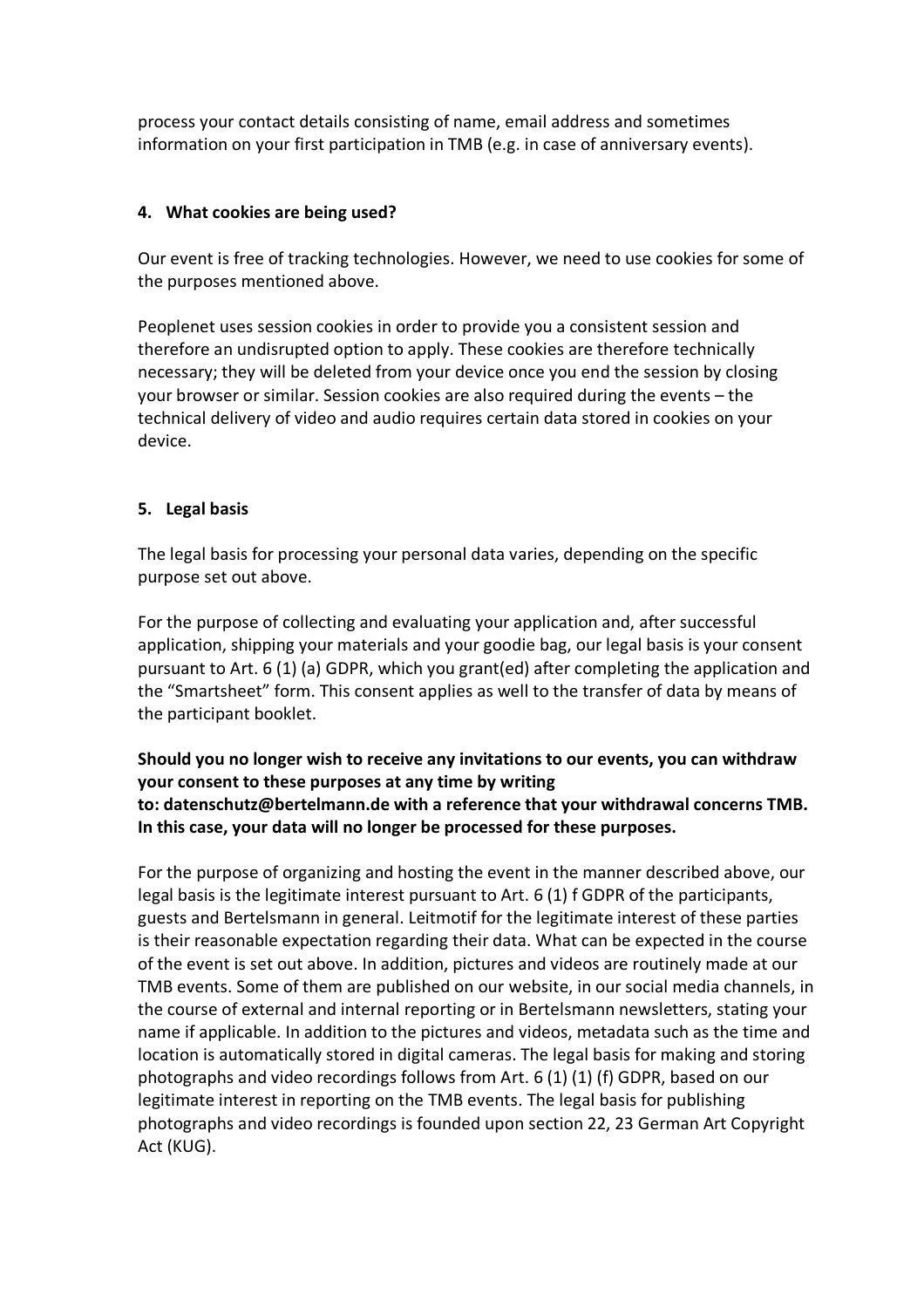**Pursuant to Art. 21 (1) GDPR, you have the right, for reasons relating to your particular situation, to lodge an objection at any time to the making and storage of photographs and video recordings in which you appear with effect for the future by writing to datenschutz@bertelmann.de and setting out your objection.**

## 6. **Who gets my data?**

We share your personal information with the parties indicated in section 3 for the purposes set out there. Those parties are involved as so-called data processors, which means that we have a strict contract with them (pursuant to Art. 28 GDPR) that binds them to process your data only in the way and for those purposes we instructed them. Data processors are provided access to your information only to the extent and for the period necessary to provide the services contracted by us. Where these service providers process your personal information outside of the European Union (EU) or the European Economic Area (EEA), this may result in it being transferred to a country where a level of data protection similar to the one within EU/EEA is not warranted. In this case, we ensure that the concerned processors guarantee an equivalent level of data protection by use of standard contractual clauses (SCCs) issued by the EU Commission and, where necessary, supported by additional measures. You can request a copy of these safeguards by contacting the addresses indicated in section 1 above.

# **7. Duration of storage or criteria**

In general, data processed in the course of our event is not subject to any retention periods. Therefore your data will be processed as long as is necessary in order to fulfil the purposes mentioned above and then be deleted, unless there has been a change (e.g. retention period due to litigation or similar) or you have consented to a continued storage.

Data collected during the event will also be used, as set out above, for purposes of internal and external presentation. Data such as pictures, video and audio footage (see section 3 data categories) will therefore be subject to continued usage until you inform us that you no longer wish us to do so. In that case, we will delete any information without undue delay and prompt others who received the data to do the same.

Data collected for the purpose of application and selection will be deleted six months after successful completion of the event.

# **8. What data privacy rights do I have?**

You have the right at any time to request access to your personal information that is currently on file with us. If this information is incorrect or not up to date, you have the right to request that it be corrected. You also have the right to have your personal information erased and/or its processing restricted as provided for in Art. 17 and Art. 18 GDPR. You also have the right to request a copy of the personal information provided by